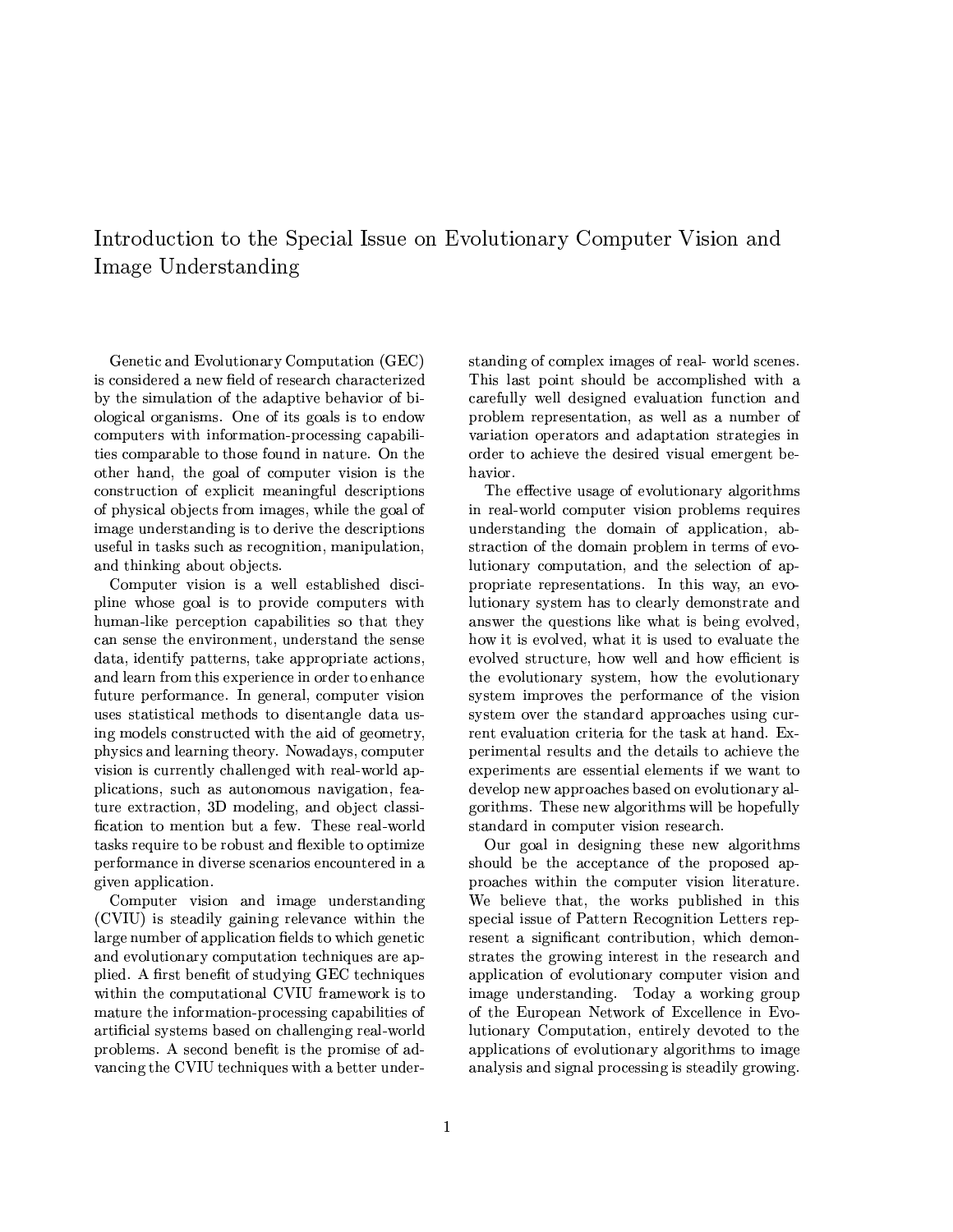This year the European Workshop on Evolutionary Computation in Image and Signal Processing has arrived to its Eight edition. This event gives European and non-European researchers, as well as people from industry, an opportunity to present their latest research, discuss current developments and applications, besides fostering closer interaction between members of the GEC, image analysis, and signal processing scientific communities. Therefore, the work presented there can never have the depth allowed by more substantial and mature archival publications such as this journal.

This special issue represents a piece of evidence that GEC are finding an active research field in CVIU. Scientists and engineers from around the world have submitted their best mature research for inclusion in this unified, high-quality venue. The goal of this special issue is to provide to the Pattern Recognition Letters readers with samples of recent developments that use evolutionary computer vision and image understanding approaches. The special issue has 13 papers. These papers explain a variety of techniques in areas of human endeavor that matter. All papers have gone through several rounds of reviewing according to the guidelines and standards of the Pattern Recognition Letters. The papers cover a broad area of theory and applications of evolutionary computer vision and image understanding. We hope that the special issue will contribute with the boost that this new field of research deserve.

#### 1. Papers in this Special Issue

The first three papers in this special issue take inspiration from robot vision to demonstrate how biologically inspired techniques can help to solve problems like path planning, obstacle avoidance, and gaze control. The first paper entitled  $An$ agent based evolutionary approach to path de*tection for off-road vehicle quidance*, by Broggi and Cattani describes an ant colony optimization (ACO) algorithm used to detect road-borders on the Terramax autonomous vehicle specifically developed for the DARPA Grand Challenge 2004. The basic ACO has been adapted and improved with new features in order to track two borders

at two sides of the road using a digital camera mounted on the vehicle. Real experiments are provided to show the robustness of the evolutionary system.

The second paper by Martin, entitled Evolutionary visual sonar: Depth from monocular im*ages*, presents a system based on genetic programming (GP) that finds algorithms for obstacle detection. The goal is to achieve a visual sonar. which returns the location of the nearest obstacle in a given direction. The system has been tested in an office environment, colliding only with obstacles outside of the robot's field of view and requiring minimal human intervention.

In A situated model for sensory-motor coordi*nation in gaze control*, de Croon et al. attack the problem of gaze control coordination using a situated model to approach a gender recognition task. This paper outlines how a closed-loop coordination agent could be implemented using evolutionary algorithms to approach classification problems by determining fixation locations that depend on the presumed class and on specific image properties.

The next three papers (fourth, fifth, and sixth papers in this special issue) deal with 3D modeling and reconstruction. The fourth paper, by Cordón et al., entitled A fast and accurate approach for 3D image registration using the scatter search evolutionary algorithm, proposes a featurebased approach to find a near-optimal geometric transformation using an efficient stochastic optimization technique named scatter search embedded within an evolutionary algorithm. The successful application incorporates concepts such as diversification, local improvement, subset generation, and solution combination. Experiments are shown to validate the quality of the solution.

The fifth paper entitled *Pre-registration of ar*bitrarily oriented 3D surfaces using a genetic al*gorithm*, by Lomonosov et al., addresses also the problem of image registration. Genetic optimization is applied in order to achieve pre-registration of arbitrarily oriented surfaces. This step is combined with an iterative closest point algorithm to obtain final precision and robustness. Experiments are presented to show a fully automatic 3D data alignment system.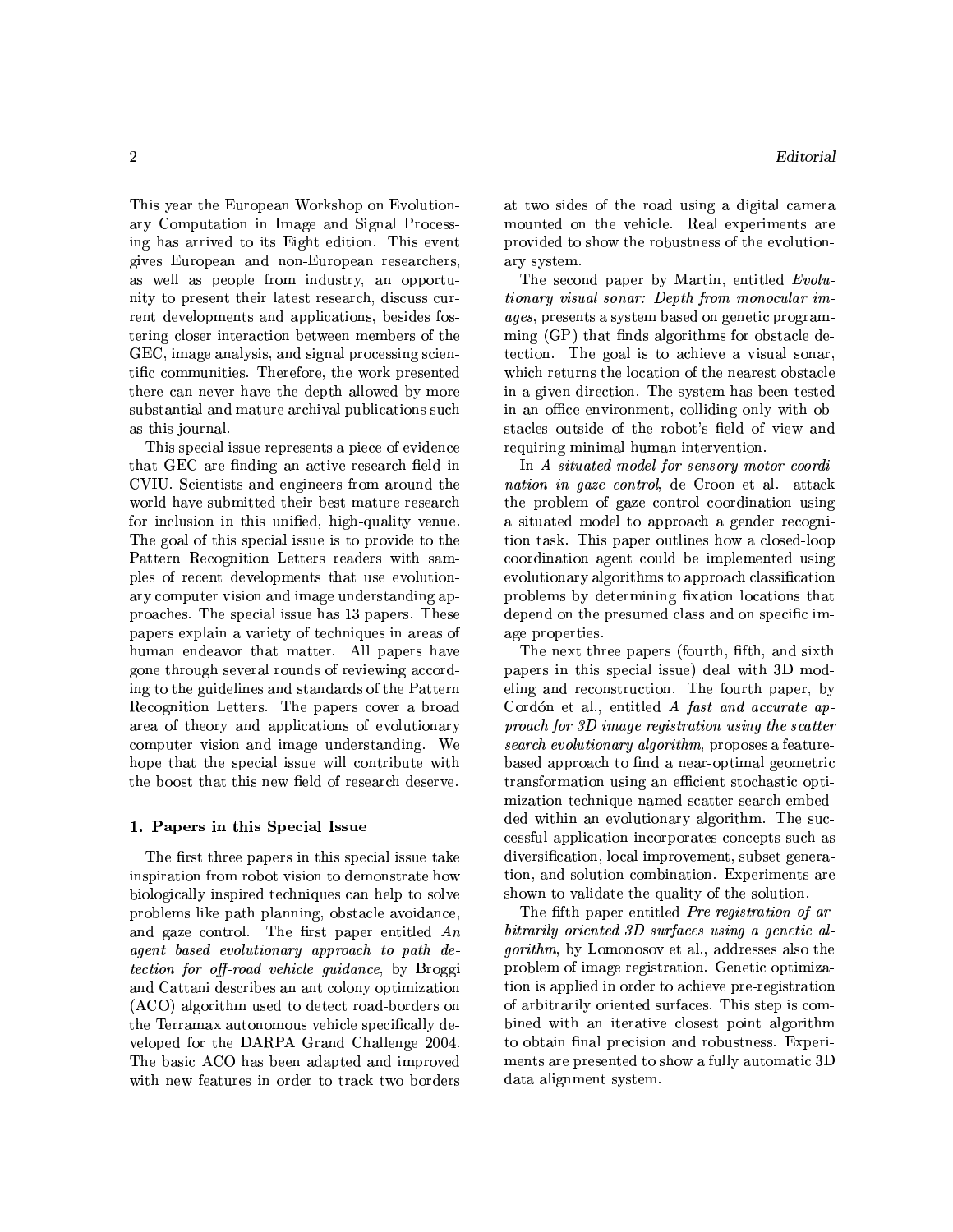The sixth paper, by Dunn et al., entitled Parisian camera placement for vision metrology, presents an individual strategy that efficiently design photogrammetric networks incurring in only a fraction of the computattional cost. Novel aspects are described within the genetic search process such as: partial encoding, individual aggregation, local and global fitness, and population diversity preservation. Results reported in this paper show dramatic improvement of almost 30 times reduction in execution time compared with a canonical evolutionary algorithm.

The seventh paper by Ebner, entitled Evolv*ing color constancy*, proposes genetic programming to evolve an algorithm for color constancy using a parallel architecture. Color constancy is a term used to express the ability to recognize the color of objects irrespective of the illumination. This paper describes the theory of color image formation in order to introduce how to evolve an algorithm for color constancy. The set of functions was described by simple arithmetic operators used to exchange local information. Comparison with other algorithms was made and experiments were performed using an object recognition task.

The next two papers deal with image segmentation. The eighth paper, by Melkemi et al., entitled  $A$  multi-agent system approach for image segmentation using genetic algorithms and *extremal optimization heuristics*, proposes a distributed algorithm structured as a multi-agent system. Several agents perform the iterated conditional modes method to obtain sub-optimal segmented images. The coordinator agent drives the evolution using genetic operators along with local search optimization. Experimental results on both synthetic and real images have been used to assess the validity and performance of the approach.

The ninth paper entitled Improving image segmentation quality through effective region merging using a hierarchical social meta-heuristic, by Duarte et al., proposes to improve an initial over-segmentation approach through the power of competition and cooperation among different groups of regions based on a hierarchical topdown region-based decomposition. Experimental

results have shown that the proposed evolutionary algorithm provides an effective region merging method for achieving a high-quality segmentation.

The next three papers use genetic programming to approach object classification and recognition. The tenth paper, by Zhang and Smart, entitled Using Gaussian distribution to construct fitness functions in genetic programming for mul*ticlass object classification*, proposes to handle the problem of building different regions based on Gaussian distributions. The proposed strategy uses multiple programs rather than using the best evolved program using a voting strategy to perform classification. Experimental results tested on three multiclass object classification problems have shown that the new approach is more efficient and effective than the basic GP approach.

In Pragmatic genetic programming strategy for the problem of vehicle detection in airborne re*connaissance*, Howard et al., address the problem of discovering a class of objects of interest. A detector is evolved using a multi-stage genetic programming approach to recognize vehicles on images obtained by low flying aircraft. Performance and quality of the detectors are reported to illustrate the effectiveness of the approach.

The twelveth paper, by Yu and Bhanu, entitled Evolutionary feature synthesis for facial expression recognition, describes a feature learning method based on genetic programming to recognize facial expressions. Feature expression primitives are synthesized using Gabor wavelet and linear/nonlinear operators. Features are used to train a support vector machine classifier in order to recognize the facial expressions. Experimental results show that the accuracy and number of features used by the GP approach are similar in quality to a number of standard approaches.

The last paper, by Blansché et al., entitled MACLAW: A modular approach for clustering with local attribute weighting, describes a collaborative clustering approach to classify complex objects described by a large set of features. Coevolution is used to combine several clusters using different feature weights. Experimental results have been performed on several datasets to show the validity of the approach.